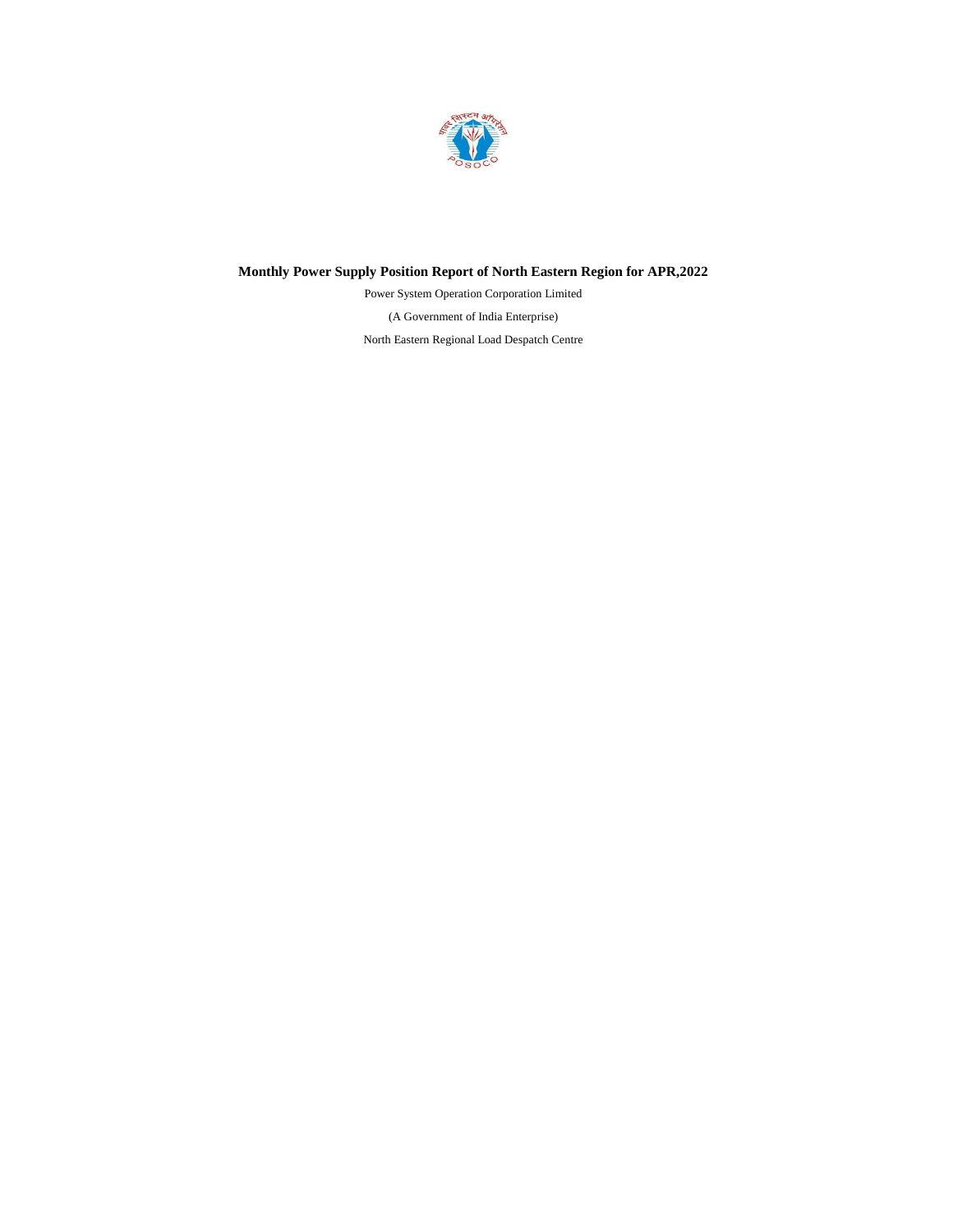| Date of Issue | <b>Revision No</b> |
|---------------|--------------------|
| 02-05-2022    |                    |
|               |                    |
|               |                    |

**Monthly Power Supply Position Report of North Eastern Region for APR,2022**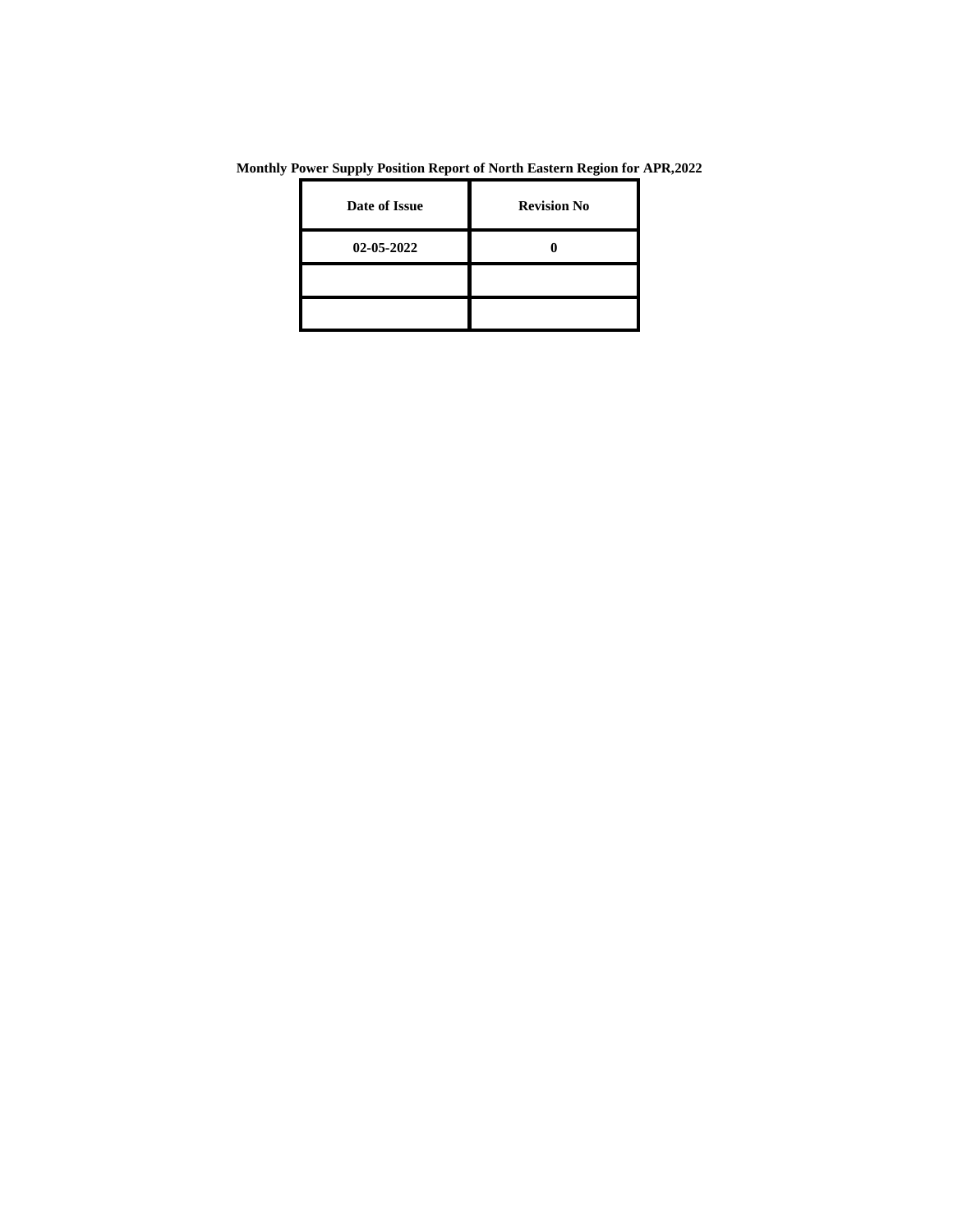## **Monthly Power Supply Position of North Eastern Region for APR'2022**

## **Regional Energy Generation**

| Name of                  |              | Hydro      |              | Coal / Oil / Solar |              | <b>Gas Based (Open cycle)</b> | Gas Based (Com.cycle) |                               |              | <b>Total</b> |
|--------------------------|--------------|------------|--------------|--------------------|--------------|-------------------------------|-----------------------|-------------------------------|--------------|--------------|
| <b>Constituents</b>      | <b>Gross</b> | <b>Net</b> | <b>Gross</b> | <b>Net</b>         | <b>Gross</b> | <b>Net</b>                    | <b>Gross</b>          | <b>Net</b>                    | <b>Gross</b> | <b>Net</b>   |
| <b>A: State Sector</b>   |              |            |              |                    |              |                               |                       |                               |              |              |
| <b>ARUNACHAL PRADESH</b> | 3.666        | 3.629      | $\bf{0}$     | $\bf{0}$           | $\pmb{0}$    | $\bf{0}$                      | $\bf{0}$              | $\bf{0}$                      | 3.666        | 3.629        |
| <b>ASSAM</b>             | 14.47        | 14.326     | 9.316        | 9.224              | 39.958       | 39.558                        | 92.653                | 91.651                        | 156.397      | 154.759      |
| MEGHALAYA                | 73.673       | 72.935     | $\pmb{0}$    | $\pmb{0}$          | $\pmb{0}$    | $\bf{0}$                      | $\pmb{0}$             | $\bf{0}$                      | 73.673       | 72.935       |
| <b>MIZORAM</b>           | 3.452        | 3.41       | $\bf{0}$     | $\bf{0}$           | $\bf{0}$     | $\bf{0}$                      | $\bf{0}$              | $\bf{0}$                      | 3.452        | 3.41         |
| <b>NAGALAND</b>          | 3.029        | 2.998      | 0            | $\pmb{0}$          | $\bf{0}$     | $\bf{0}$                      | $\bf{0}$              | $\bf{0}$                      | 3.029        | 2.998        |
| <b>TRIPURA</b>           | 0.797        | 0.789      | 0.591        | 0.585              | 53.729       | 53.192                        | 63.592                | 61.366                        | 118.709      | 115.932      |
|                          |              |            |              |                    |              |                               |                       | <b>Total (State Sector)</b>   | 358.92644    | 353.66293    |
| <b>B: Central Sector</b> |              |            |              |                    |              |                               |                       |                               |              |              |
| <b>NEEPCO</b>            |              |            |              |                    |              |                               |                       |                               |              |              |
| <b>AGBPP</b>             | $\bf{0}$     | $\bf{0}$   | $\pmb{0}$    | $\bf{0}$           | $\pmb{0}$    | $\bf{0}$                      | 149.284               | 145.179                       | 149.284      | 145.179      |
| <b>AGTCCPP</b>           | $\bf{0}$     | $\pmb{0}$  | $\pmb{0}$    | $\pmb{0}$          | $\pmb{0}$    | $\bf{0}$                      | 56.595                | 54.841                        | 56.595       | 54.841       |
| <b>DOYANG</b>            | 2.044        | 2.02       | 0            | $\bf{0}$           | $\bf{0}$     | $\bf{0}$                      | $\bf{0}$              | $\bf{0}$                      | 2.044        | 2.02         |
| <b>KAMENG HEP</b>        | 34.939       | 34.52      | $\bf{0}$     | $\bf{0}$           | $\pmb{0}$    | $\bf{0}$                      | $\pmb{0}$             | $\bf{0}$                      | 34.939       | 34.52        |
| <b>KHANDONG</b>          | $\bf{0}$     | $\bf{0}$   | $\bf{0}$     | $\bf{0}$           | $\pmb{0}$    | $\bf{0}$                      | $\pmb{0}$             | $\bf{0}$                      | $\bf{0}$     | $\bf{0}$     |
| <b>KOPILI</b>            | $\bf{0}$     | $\bf{0}$   | $\bf{0}$     | $\pmb{0}$          | $\pmb{0}$    | $\bf{0}$                      | $\bf{0}$              | $\bf{0}$                      | $\bf{0}$     | $\bf{0}$     |
| KOPILI-2                 | $\bf{0}$     | $\bf{0}$   | $\pmb{0}$    | $\pmb{0}$          | $\pmb{0}$    | $\bf{0}$                      | $\pmb{0}$             | $\bf{0}$                      | $\bf{0}$     | $\bf{0}$     |
| <b>PARE</b>              | 50.738       | 50.129     | $\bf{0}$     | $\pmb{0}$          | $\pmb{0}$    | $\bf{0}$                      | $\pmb{0}$             | $\bf{0}$                      | 50.738       | 50.129       |
| <b>RANGANADI</b>         | 145.87       | 144.411    | $\bf{0}$     | $\bf{0}$           | $\pmb{0}$    | $\bf{0}$                      | $\pmb{0}$             | $\bf{0}$                      | 145.87       | 144.411      |
| <b>NHPC</b>              |              |            |              |                    |              |                               |                       |                               |              |              |
| <b>LOKTAK</b>            | 11.514       | 11.376     | $\bf{0}$     | $\bf{0}$           | $\pmb{0}$    | $\bf{0}$                      | $\bf{0}$              | $\bf{0}$                      | 11.514       | 11.376       |
| <b>NTPC</b>              |              |            |              |                    |              |                               |                       |                               |              |              |
| <b>BGTPP</b>             | $\bf{0}$     | $\bf{0}$   | 495.303      | 450.726            | $\bf{0}$     | $\bf{0}$                      | $\bf{0}$              | $\bf{0}$                      | 495.303      | 450.726      |
| <b>OTPCL</b>             |              |            |              |                    |              |                               |                       |                               |              |              |
| <b>PALATANA</b>          | $\bf{0}$     | $\bf{0}$   | $\bf{0}$     | $\bf{0}$           | $\bf{0}$     | $\bf{0}$                      | 411.212               | 397.642                       | 411.212      | 397.642      |
|                          |              |            |              |                    |              |                               |                       | <b>Total (Central Sector)</b> | 1357.499     | 1290.844     |
| <b>Total NER</b>         | 344.192      | 340.543    | 505.210056   | 460.534585         | 93.687       | 92.75                         | 773.336383            | 750.679349                    | 1716.42544   | 1644.50693   |

## **Inter Regional Exchange in MU :**

|                   | Import | <b>Export</b>  |
|-------------------|--------|----------------|
| NER to ER         | 2.924  | 383.436        |
| NER to NR         | 240.37 | 30.24          |
|                   |        | Net Import(MU) |
| Net export by NER |        | 413.676        |
|                   |        |                |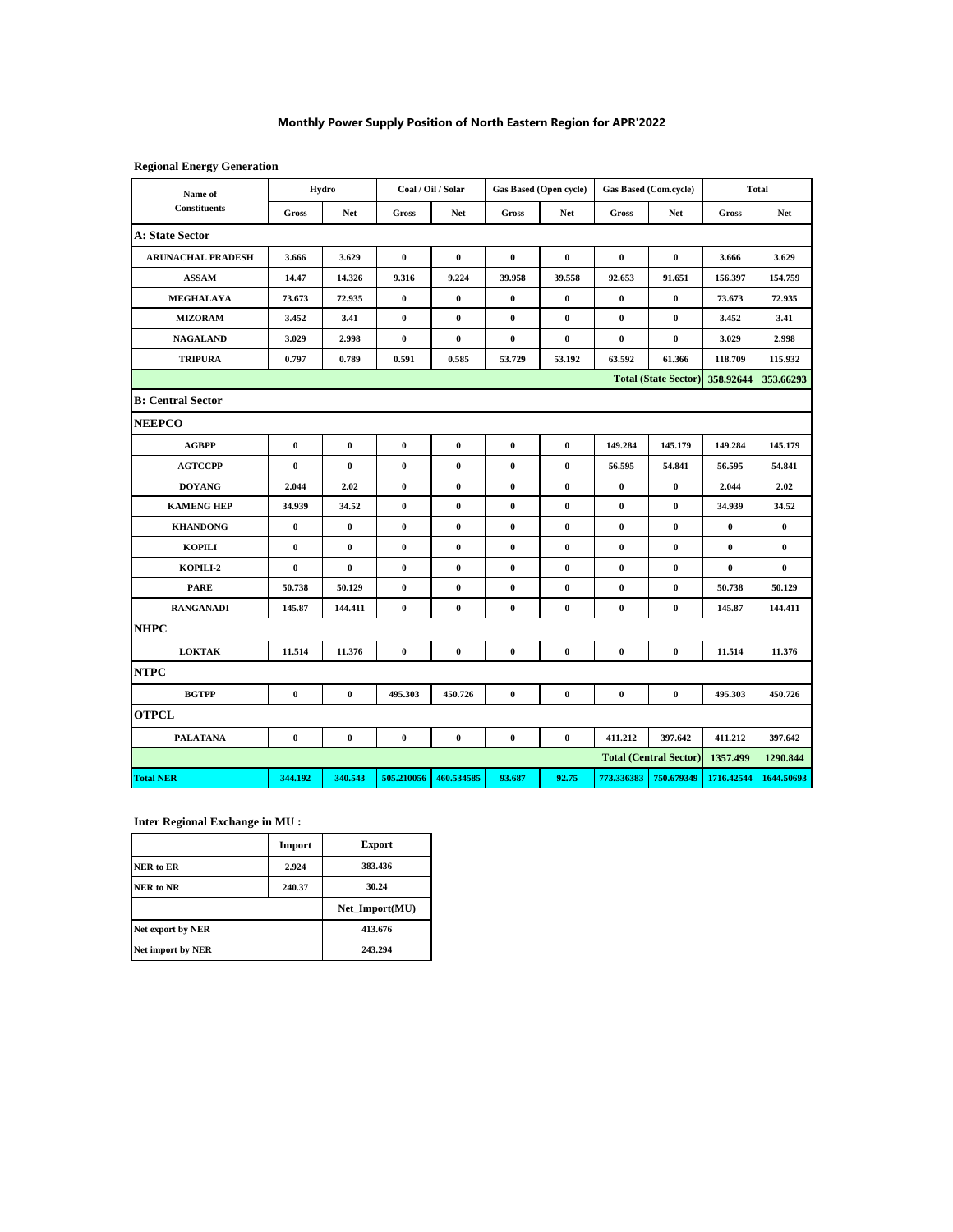#### **Estimation of Energy Requirement (MU)**

| <b>Average Frequency (Hz)</b>                   | 49.931            |                 |                         |               |              |          |             |
|-------------------------------------------------|-------------------|-----------------|-------------------------|---------------|--------------|----------|-------------|
| Name of                                         | <b>Generation</b> |                 | Energy drawal from grid | <b>Energy</b> | Frequency    | Load     | Actual      |
| <b>Constituents</b>                             |                   | <b>Schedule</b> | <b>Drawal</b>           | Consumption   | Correction # | Shedding | Requirement |
| <b>ARUNACHAL PRADESH</b>                        | 3.63              | 68.45           | 62.65                   | 66.28         | 0.137        | 0        | 66.28       |
| <b>ASSAM</b>                                    | 107.2             | 631.43          | 621.1                   | 728.3         | 1.508        | 4.73     | 733.03      |
| <b>MANIPUR</b>                                  | $\bf{0}$          | 75.46           | 73.32                   | 73.32         | 0.152        | 0.56     | 73.88       |
| <b>MEGHALAYA</b>                                | 72.93             | 96.75           | 93.71                   | 166.64        | 0.345        | 1.74     | 168.38      |
| <b>MIZORAM</b>                                  | 3.41              | 53.81           | 48.27                   | 51.68         | 0.107        | $\bf{0}$ | 51.68       |
| <b>NAGALAND</b>                                 | 3                 | 60.88           | 63.56                   | 66.56         | 0.138        | 0.47     | 67.03       |
| <b>TRIPURA</b> (including<br><b>BANGLADESH)</b> | 115.94            | 132.41          | 129.59                  | 245.53        | 0.508        | 0.05     | 245.58      |
| <b>HVDC BNC</b>                                 | 0.000             | 0.731           | 0.579                   | 0.579         | 0.040        | $\bf{0}$ | 0.579       |
| <b>Total (inluding Bangladesh)</b>              | 306.110           | 1119.921        | 1092.779                | 1398.889      | 2.935        | 7.550    | 1406.439    |

**# Freq. Correction = Consumption \* 0.03 \* ( 50 - Frequency)**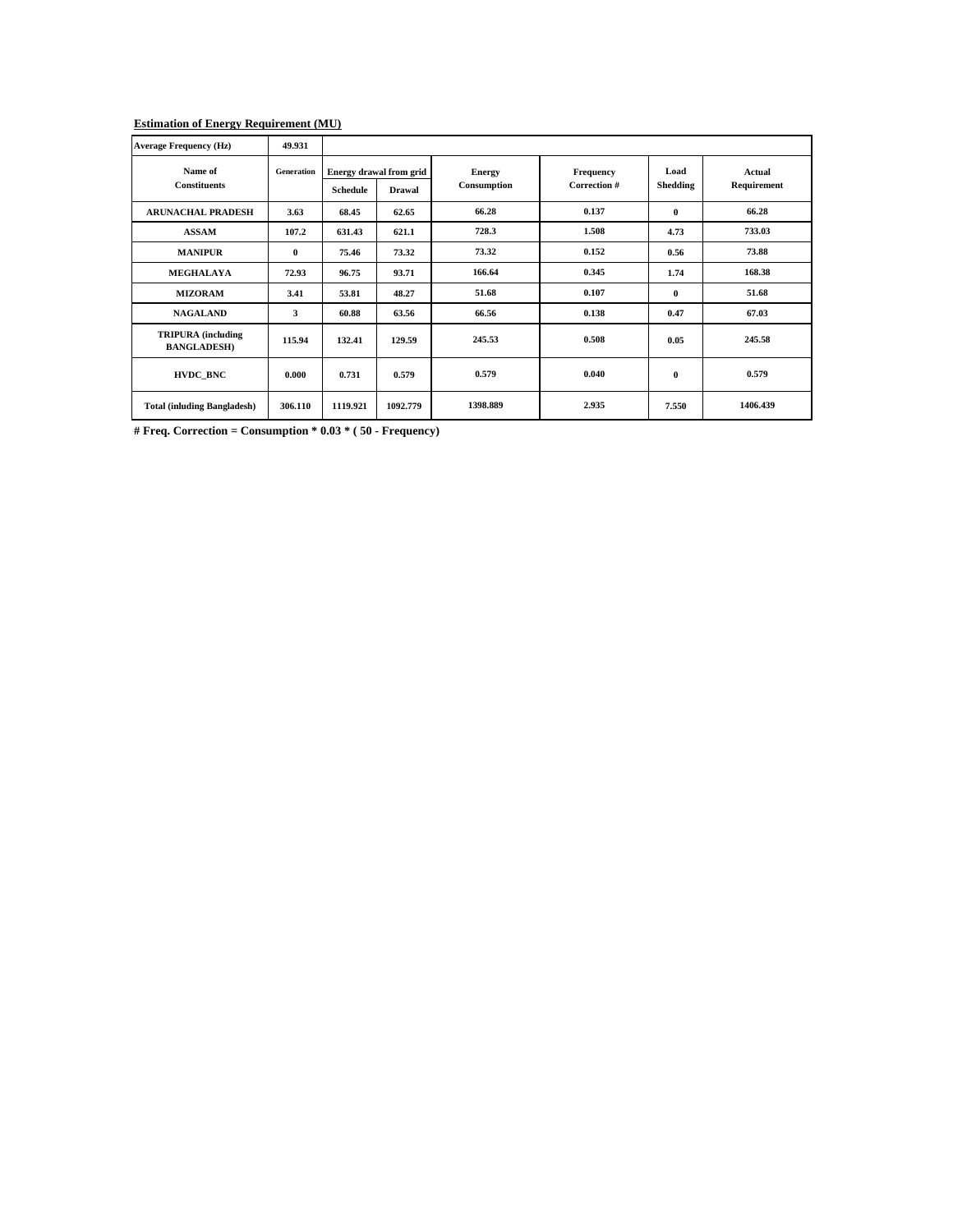## **Monthly Power Supply Position of North Eastern Region for APR'2022**

| <b>Constituents</b>                             | <b>Maximu</b><br>m<br><b>Demand</b><br>Met (in<br>MW) | Date & Time of<br><b>Max Demand Met</b> | <b>Frequency at Max</b><br><b>Demand Met Time</b><br>(in Hz) | <b>Frequency</b><br>Correction # | <b>Load Shedding at</b><br><b>Max Demand Met</b><br>Time (in MW) | <b>Estimated Peak</b><br>Demand (in MW) at<br>50 Hz |
|-------------------------------------------------|-------------------------------------------------------|-----------------------------------------|--------------------------------------------------------------|----------------------------------|------------------------------------------------------------------|-----------------------------------------------------|
| <b>ARUNACHAL PRADESH</b>                        | 132.82                                                | At 19:00 Hrs on 21.04.22                | 50.023                                                       | $-0.08$                          | $\bf{0}$                                                         | 132.74                                              |
| <b>ASSAM</b>                                    | 1758.77                                               | At 20:00 Hrs on 21.04.22                | 50                                                           | $\bf{0}$                         | 37.5                                                             | 1796.27                                             |
| <b>MANIPUR</b>                                  | 202                                                   | At 18:18 Hrs on 01.04.22                | 50.074                                                       | $-0.424$                         | $\bf{0}$                                                         | 201.58                                              |
| <b>MEGHALAYA</b>                                | 359.006                                               | At 19:00 Hrs on 08.04.22                | 50.077                                                       | $-0.862$                         | $\mathbf{0}$                                                     | 358.146                                             |
| <b>MIZORAM</b>                                  | 118.04                                                | At 18:30 Hrs on 25.04.22                | 50.05                                                        | $-0.177$                         | $\bf{0}$                                                         | 117.86                                              |
| <b>NAGALAND</b>                                 | 137.9                                                 | At 17:00 Hrs on 29.04.22                | 50.044                                                       | $-0.165$                         | $\bf{0}$                                                         | 137.73                                              |
| <b>TRIPURA (EXCLUDING</b><br><b>BANGLADESH)</b> | 316.35                                                | At 19:03 Hrs on 29.04.22                | 49.958                                                       | 0.38                             | $\bf{0}$                                                         | 316.73                                              |
| <b>TRIPURA (INCLUDING</b><br><b>BANGLADESH)</b> | 472.13                                                | At 18:52 Hrs on 25.04.22                | 49.984                                                       | 0.283                            | $\bf{0}$                                                         | 472.41                                              |
| <b>HVDC BNC</b>                                 | 0.99                                                  | At 13:15 Hrs on 23.04.22                | 49.95                                                        | 0.001                            | $\bf{0}$                                                         | 0.99                                                |
| <b>NER (EXCLUDING</b><br><b>BANGLADESH)</b>     | 2908                                                  | At 18:31 Hrs on 28.04.22                | 49.955                                                       | 3.49                             | 16                                                               | 2927.49                                             |
| <b>NER (INCLUDING</b><br><b>BANGLADESH)</b>     | 3043.6826                                             | At 18:33 Hrs on 25.04.22                | 50.045                                                       | $-3.652$                         | $\mathbf{0}$                                                     | 3040.0326                                           |

## **Estimation of Peak Demand (MW)**

**'# Freq. Correction = Demand Met \* 0.03 \* (50 - Frequency)**

## **Requirement Vs Availability in the Region**

|                                              |                                                      | Energy requirement (in MU) at 50 Hz | Peak Requirement (in MW) at 50 Hz |                            |               |               |                  |                         |  |  |  |  |
|----------------------------------------------|------------------------------------------------------|-------------------------------------|-----------------------------------|----------------------------|---------------|---------------|------------------|-------------------------|--|--|--|--|
| <b>Constituents</b>                          | Availability & Load Shedding at prevailing frequency |                                     |                                   |                            |               |               |                  |                         |  |  |  |  |
|                                              | Requirement                                          | <b>Availability</b>                 | <b>Shortfall</b>                  | <b>Shortfall</b><br>$(\%)$ | <b>Demand</b> | Demand<br>Met | <b>Shortfall</b> | <b>Shortfall</b><br>(%) |  |  |  |  |
| <b>Arunachal Pradesh</b>                     | 66.28                                                | 66.28                               | $\bf{0}$                          | $\bf{0}$                   | 133           | 133           | $\bf{0}$         | $\bf{0}$                |  |  |  |  |
| Assam                                        | 733.03                                               | 728.3                               | 4.73                              | 0.65                       | 1796          | 1759          | 38               | 2.09                    |  |  |  |  |
| <b>Manipur</b>                               | 73.88                                                | 73.32                               | 0.56                              | 0.76                       | 202           | 202           | $\bf{0}$         | $\bf{0}$                |  |  |  |  |
| Meghalaya                                    | 168.38                                               | 166.64                              | 1.74                              | 1.03                       | 359           | 359           | $\bf{0}$         | $\bf{0}$                |  |  |  |  |
| Mizoram                                      | 51.68                                                | 51.68                               | $\bf{0}$                          | $\mathbf{0}$               | 118           | 118           | $\bf{0}$         | $\mathbf{0}$            |  |  |  |  |
| Nagaland                                     | 67.03                                                | 66.56                               | 0.47                              | 0.7                        | 138           | 138           | $\bf{0}$         | $\bf{0}$                |  |  |  |  |
| <b>Tripura</b> (excluding<br>Bangladesh)     | 144.17                                               | 144.12                              | 0.05                              | 0.02                       | 316           | 316           | $\bf{0}$         | $\bf{0}$                |  |  |  |  |
| <b>Tripura</b> (including<br>Bangladesh)     | 245.58                                               | 245.53                              | 0.05                              | 0.02                       | 472           | 472           | $\bf{0}$         | $\bf{0}$                |  |  |  |  |
| HVDC_BNC                                     | 0.579                                                | 0.579                               | $\bf{0}$                          | $\mathbf{0}$               | 0.99          | 0.99          | $\bf{0}$         | $\bf{0}$                |  |  |  |  |
| <b>NER</b> (excluding<br>Bangladesh)         | 1305.029                                             | 1297.479468                         | 7.55                              | 0.58                       | 2924          | 2908          | 16               | 0.55                    |  |  |  |  |
| <b>NER</b> (including<br><b>Bangladesh</b> ) | 1406.439                                             | 1398.889                            | 7.55                              | 0.54                       | 3044          | 3044          | $\bf{0}$         | $\bf{0}$                |  |  |  |  |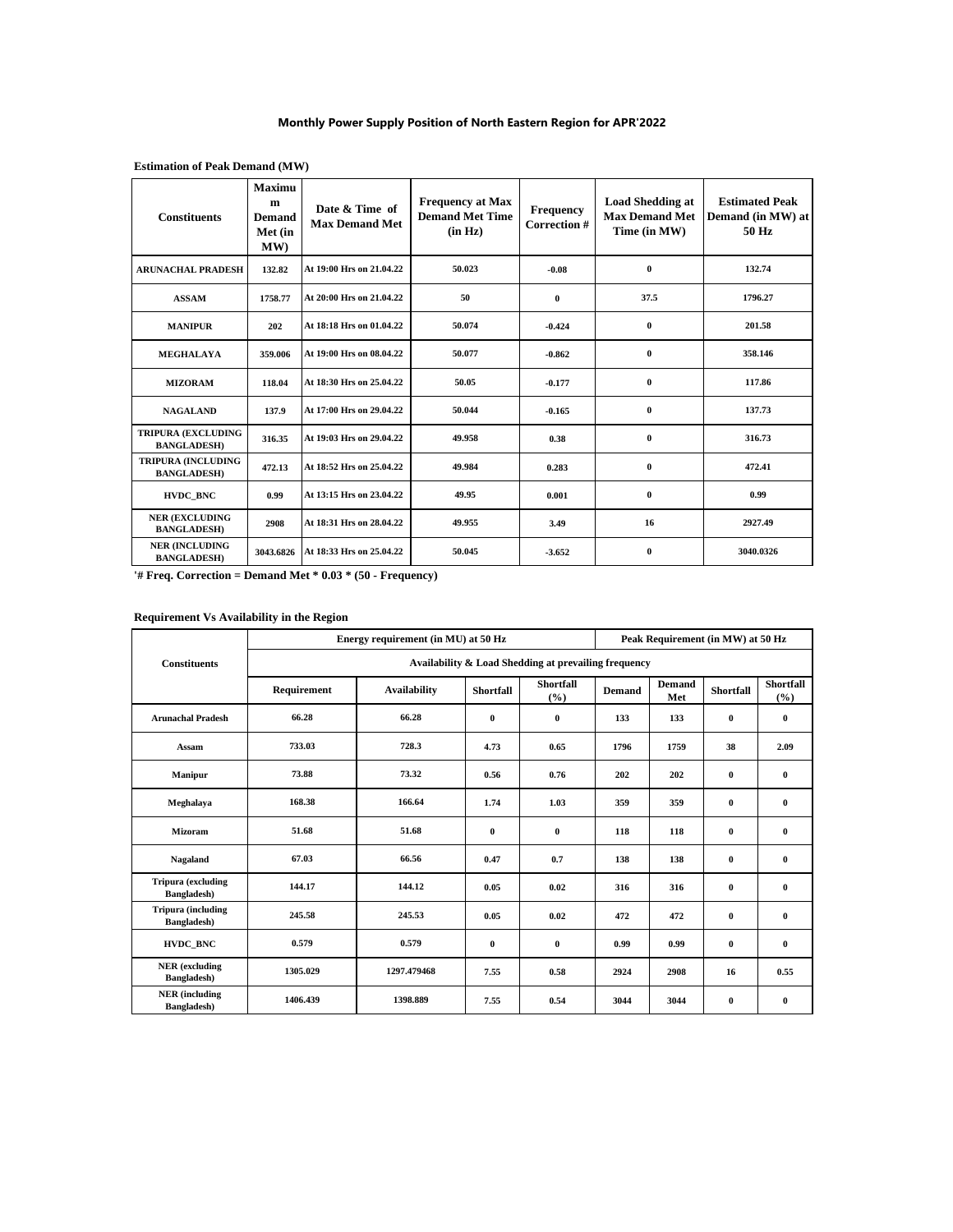# **Monthly Non Coventional and Coventional Generation of North Eastern Region**

# **NON CONVENTIONAL**

| <b>SL</b><br>NO.         | <b>GENERATING</b><br><b>STATION</b> | <b>INSTALLED</b><br><b>CAPACITY (MW)</b> |                | <b>TYPE</b>  | <b>GROSS GENERATION</b><br><b>IN MU</b> | <b>NET GENERATION IN</b><br>MU |  |  |  |
|--------------------------|-------------------------------------|------------------------------------------|----------------|--------------|-----------------------------------------|--------------------------------|--|--|--|
| <b>ARUNACHAL PRADESH</b> |                                     |                                          |                |              |                                         |                                |  |  |  |
| 1                        | <b>DIKSHI</b>                       | $8*3$                                    | 24             | Hydro        | 4.137                                   | 4.095                          |  |  |  |
| <b>ASSAM</b>             |                                     |                                          |                |              |                                         |                                |  |  |  |
| $\mathbf{1}$             | CHAMPAVATI / HHPCPL                 | $2*2$                                    | $\overline{4}$ | Hydro        | 0.494                                   | 0.489                          |  |  |  |
| $\mathbf{2}$             | Myntreng                            | $1.5*2$                                  | 3              | Hydro        | 1.929                                   | 1.91                           |  |  |  |
| 3                        | Suryatap                            | $5*1$                                    | 5              | Solar        | 0.369                                   | 0.366                          |  |  |  |
| 4                        | <b>Azure Solar</b>                  | $25*1$                                   | 25             | Solar        | 2.953                                   | 2.923                          |  |  |  |
| 5                        | <b>Azure Solar Boko</b>             | $25*1$                                   | 25             | Solar        | 3.559                                   | 3.524                          |  |  |  |
| 6                        | <b>Azure Solar_Nagaon</b>           | $15*1$                                   | 15             | Solar        | 2.051                                   | 2.030                          |  |  |  |
| 7                        | <b>Maheshwari Mining Solar</b>      | $10*1$                                   | 25             | Solar        | 0.384                                   | 0.380                          |  |  |  |
|                          | <b>MEGHALAYA</b>                    |                                          |                |              |                                         |                                |  |  |  |
| $\mathbf 1$              | Sonapani                            | $1.5*1$                                  | 1.5            | Hydro        | 0.232                                   | 0.229                          |  |  |  |
| $\mathbf{2}$             | <b>Umiam Stage II</b>               | $10*2$                                   | 20             | Hydro        | 4.029                                   | 3.989                          |  |  |  |
| 3                        | Umtru                               | $2.80*4$                                 | 11.2           | Hydro        | $\pmb{0}$                               | $\bf{0}$                       |  |  |  |
|                          | <b>MIZORAM</b>                      |                                          |                |              |                                         |                                |  |  |  |
| $\mathbf{1}$             | Serlui B                            | 3*4                                      | 12             | Hydro        | $\bf{0}$                                | $\bf{0}$                       |  |  |  |
|                          | <b>NAGALAND</b>                     |                                          |                |              |                                         |                                |  |  |  |
| $\mathbf{1}$             | Likimro                             | $8*3$                                    | 24             | Hydro        | 3.029                                   | 2.998                          |  |  |  |
|                          | <b>TRIPURA</b>                      |                                          |                |              |                                         |                                |  |  |  |
| 1                        | Gumti                               | 5*3                                      | 15             | Hydro        | 0.797                                   | 0.789                          |  |  |  |
| $\overline{2}$           | <b>Monarchak Solar</b>              | $5*1$                                    | 5              | Solar        | 0.591                                   | 0.585                          |  |  |  |
|                          |                                     |                                          |                | <b>TOTAL</b> | 10.976                                  | 10.866                         |  |  |  |

#### **CONVENTIONAL**

| <b>SL</b><br>NO. | <b>GENERATING</b><br><b>STATION</b> | <b>INSTALLED</b><br><b>CAPACITY (MW)</b> |              | <b>TYPE</b>               | <b>GROSS GENERATION</b><br><b>IN MU</b> | <b>NET GENERATION IN</b><br>MU |
|------------------|-------------------------------------|------------------------------------------|--------------|---------------------------|-----------------------------------------|--------------------------------|
| <b>ASSAM</b>     |                                     |                                          |              |                           |                                         |                                |
| $\mathbf{1}$     | Karbi Langpi                        | $50*2$                                   | 100          | Hydro                     | 12.541                                  | 12.416                         |
| $\overline{2}$   | <b>NRPP</b>                         | $63*1 + 37*1$                            | 100          | <b>Combined Cycle Gas</b> | 43.80                                   | 43.365                         |
| 3                | <b>LRPP</b>                         | $10*7$                                   | 70           | <b>Open Cycle Gas</b>     | 39.958                                  | 39.558                         |
| 4                | <b>LTPS</b>                         | $20*3+37.2*1$                            | 97.2         | Gas                       | 37.757                                  | 37.526                         |
| 5                | <b>NTPS</b>                         | $21*2 + 11*1 + 24*1$<br>$+22.5*1$        | 99.5         | Gas                       | 11.093                                  | 10.76                          |
|                  | <b>MEGHALAYA</b>                    |                                          |              |                           |                                         |                                |
| 1                | Lakroh                              |                                          | $\mathbf{0}$ | Hydro                     | $\bf{0}$                                | $\bf{0}$                       |
| $\mathbf{2}$     | <b>Myntdu Leshka</b>                | $42*3$                                   | 126          | Hydro                     | 37.988                                  | 37.608                         |
| 3                | New Umtru                           | $20*2$                                   | 40           | Hydro                     | 6.973                                   | 6.903                          |
| 4                | <b>Umiam Stage I</b>                | $9*4$                                    | 36           | Hydro                     | 7.462                                   | 7.387                          |
| 5                | <b>Umiam Stage III</b>              | $30*2$                                   | 60           | Hydro                     | 9.217                                   | 9.125                          |
| 6                | <b>Umiam Stage IV</b>               | $30*2$                                   | 60           | Hydro                     | 7.772                                   | 7.694                          |
| 7                | <b>Adhunik</b>                      | $25*1$                                   | 25           | Coal                      | $\bf{0}$                                | $\bf{0}$                       |
| 8                | <b>MPL</b>                          | $8*1+43.15*1$                            | 51.15        | Coal                      | $\bf{0}$                                | $\bf{0}$                       |
| 9                | <b>Maithan Alloys Ltd</b>           | $15*1$                                   | 15           | Coal                      | $\bf{0}$                                | $\bf{0}$                       |
| 10               | <b>Shyam Century</b>                | 13.8*1                                   | 13.8         | Coal                      | $\bf{0}$                                | $\bf{0}$                       |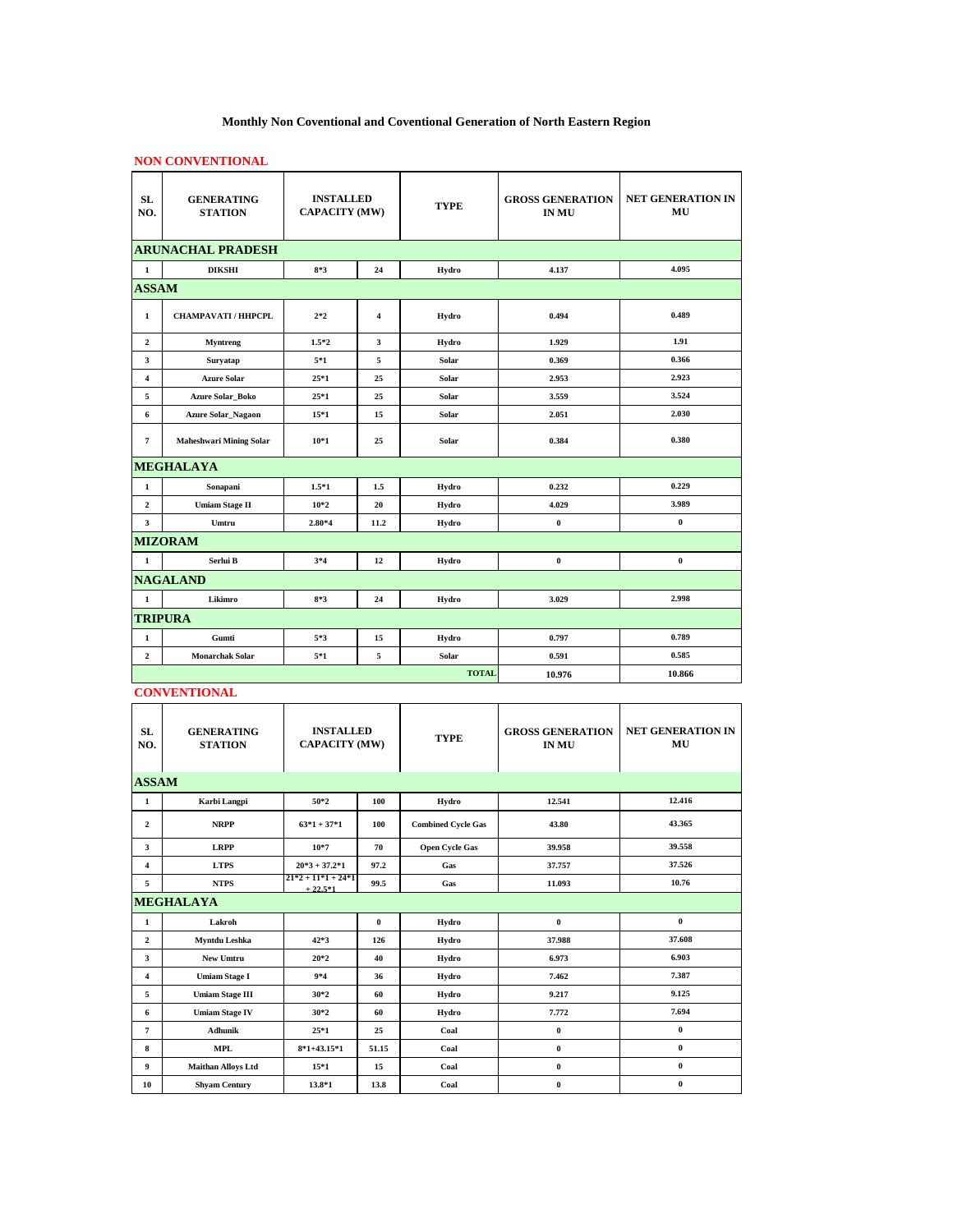|                | <b>MIZORAM</b>       |                          |       |                       |             |             |
|----------------|----------------------|--------------------------|-------|-----------------------|-------------|-------------|
| $\mathbf{1}$   | Bairabi              | $5.73*4+1*17.35$         | 40.27 | Oil                   | $\bf{0}$    | $\bf{0}$    |
| $\overline{2}$ | <b>TURIAL</b>        | $30*2$                   | 60    | Hydro                 | 3.452       | 3.41        |
|                | <b>TRIPURA</b>       |                          |       |                       |             |             |
| 1              | <b>Baramura</b>      | $5*2+7*1+21*2$           | 59    | <b>Open Cycle Gas</b> | 28.388      | 28.104      |
| $\overline{2}$ | Rokhia               | $8*6+21*3$               | 111   | <b>Open Cycle Gas</b> | 25.341      | 25.088      |
| $\mathbf{3}$   | <b>MONARCHAK GAS</b> | $65.42*1 + 35.58*1$      | 101   | Gas                   | 63.592      | 61.366      |
| <b>NEEPCO</b>  |                      |                          |       |                       |             |             |
| 1              | <b>DOYANG</b>        | $25*3$                   | 75    | Hydro                 | 2.044       | 2.02        |
| $\overline{2}$ | <b>KAMENG</b>        | 150*2                    | 300   | Hydro                 | 34.939      | 34.52       |
| $\mathbf{3}$   | <b>KHANDONG</b>      | $25*2$                   | 50    | Hydro                 | $\pmb{0}$   | $\bf{0}$    |
| $\overline{4}$ | <b>KOPILI</b>        | 50*4                     | 200   | Hydro                 | $\bf{0}$    | $\bf{0}$    |
| 5              | KOPILI STG II        | $25*1$                   | 25    | Hydro                 | $\bf{0}$    | $\bf{0}$    |
| 6              | <b>PARE</b>          | 55*2                     | 110   | Hydro                 | 50.738      | 50.129      |
| $\overline{7}$ | <b>RANGANADI</b>     | $135*3$                  | 405   | Hydro                 | 145.87      | 144.411     |
| 8              | <b>AGBPP</b>         | $33.5*6+30*3$            | 291   | Gas                   | 149.284     | 145.179     |
| 9              | <b>AGTCCPP</b>       | $21*4+25.5*2$            | 135   | Gas                   | 56.595      | 54.841      |
| <b>NHPC</b>    |                      |                          |       |                       |             |             |
| $\mathbf{1}$   | <b>LOKTAK</b>        | $35*3$                   | 105   | Hydro                 | 11.514      | 11.376      |
| <b>OTPCL</b>   |                      |                          |       |                       |             |             |
| $\mathbf{1}$   | <b>PALATANA</b>      | $232.39*2 +$<br>130.91*2 | 726.6 | Gas                   | 411.212     | 397.642     |
| <b>NTPC</b>    |                      |                          |       |                       |             |             |
| 1              | <b>BGTPP</b>         | $250*3$                  | 750   | Coal                  | 495.303     | 450.726     |
|                |                      |                          |       | <b>TOTAL</b>          | 1692.836383 | 1621.154349 |